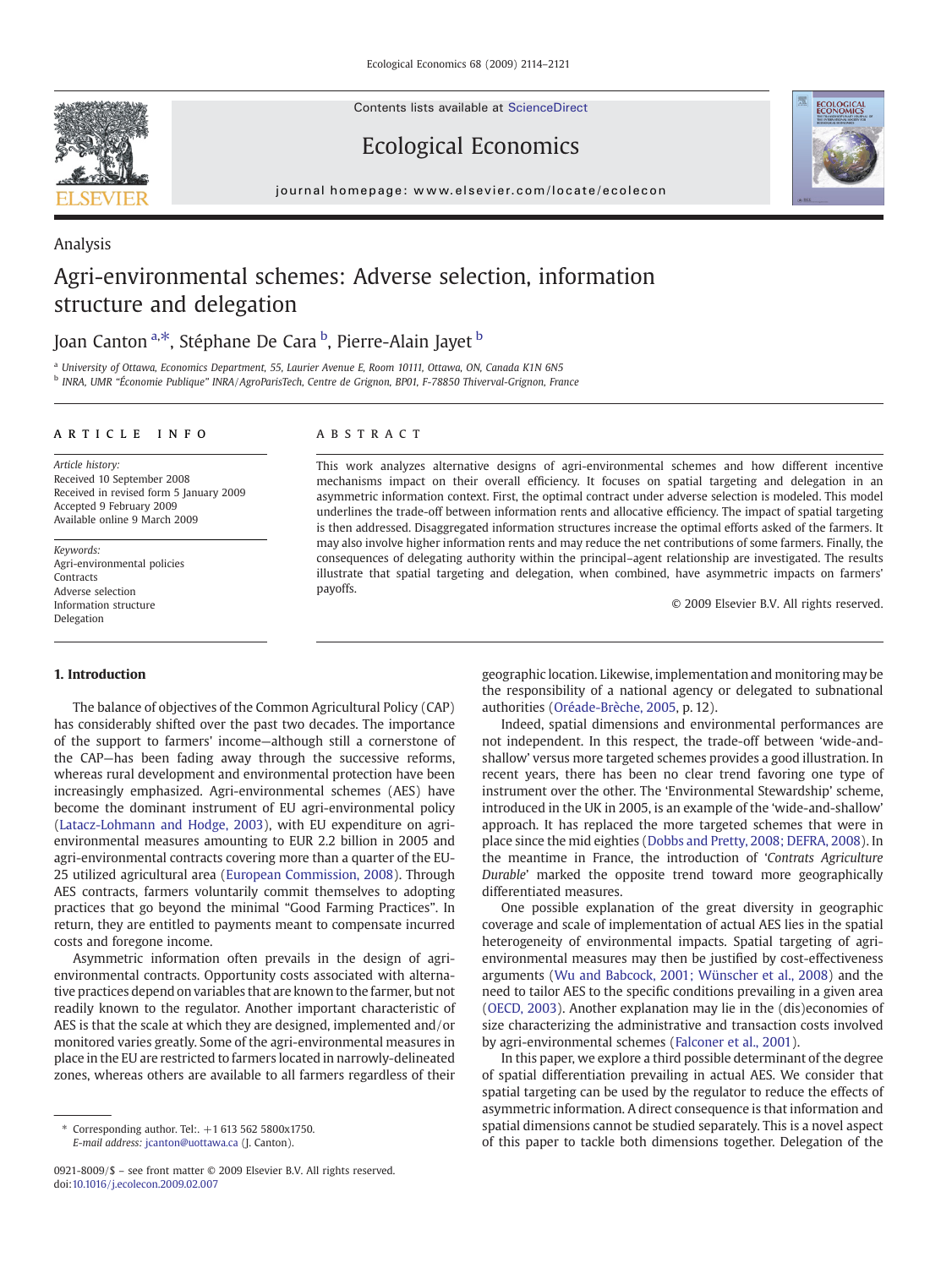implementation of AES to sub-national authorities can then be seen as a means of improving the regulator's ex-ante information. This leads us to address two interrelated questions in this paper: 'How does a more geographically disaggregated design affect asymmetric information and the overall efficiency of AES?' and 'What are the distributional effects of delegation?'

In a recent paper, [Ferraro \(2008\)](#page--1-0) identifies three approaches to reduce information rents: acquire information on observable attributes, offer landowners a menu of screening contracts, and allocate contracts through procurement auctions. The first approach consists in identifying observable attributes correlated with the unknown variable. The other two approaches rely on direct revelation mechanisms. While [Ferraro \(2008\)](#page--1-0) focuses on the latter approach, we study the consequences of the combination of the first two.

Our contribution builds on three strands of the literature. First, the implications of asymmetric information for the design of agricultural and environmental policies have been extensively investigated [\(Bourgeon et al., 1995; Fraser, 2004; Gren, 2004; Bontems and](#page--1-0) [Bourgeon, 2005](#page--1-0)). See for instance [Chambers \(2002\)](#page--1-0) for a survey. In contexts characterized by hidden information, scholars have studied truthful direct revelation mechanisms and highlighted the trade-off between information rents and social efficiency. We underline this trade-off in the specific context of AES.

The second related strand of literature considers endogenous acquisition of ex-ante information. [Lewis and Sappington \(1991\)](#page--1-0), [Cremer](#page--1-0) [and Khalil \(1992\)](#page--1-0) and [Cremer et al. \(1998\)](#page--1-0) study the welfare implications if agents could acquire additional information before contracting. In [Nosal \(2006\)](#page--1-0), the principal can choose to acquire additional information about the state of the world before he contracts with an agent. To the best of our knowledge, our contribution is the first to specifically model information acquisition by the principal through a disaggregated information structure, with perfect knowledge from agents.

Third, we build on the extensive literature that has analyzed the effects of delegation on the social costs of transfers ([Melumad et al.,](#page--1-0) [1992; Poitevin, 2000; Faure-Grimaud and Martimort, 2001; Mookherjee](#page--1-0) [and Reichelstein, 2001\)](#page--1-0). As delegation introduces an intermediate layer in the principal–agent relationship, it is likely to affect the social costs of transfers. We use results from this literature to address the trade-offs between the costs and benefits of delegation on allocative efficiency. We show in this context that delegation may have contrasted distributional impacts.

We develop a framework that allows us to analyze a one-stage screening situation where agents are offered a menu of contracts involving an environmental effort and a transfer in a context of asymmetric information. We consider the possibility of a finer information structure, which, as defined by [Laffont and Tirole \(1993, p. 123\),](#page--1-0) "corresponds to a finer partition of the set of states of nature". In other words, the regulator can segment the population of farmers and adapt the menus of contracts offered to agents depending on their respective position in the new partition. In order to disentangle the effects of asymmetric information and delegation costs, we proceed in two steps. We first assume that the regulator has access to the disaggregated information structure at no cost. We then relax this assumption and consider that finer information structure requires delegation, which involves specific costs.

Our contribution is twofold. First, we show that under a disaggregated information structure the regulator can impose higher environmental efforts on all farmers. The impact on information rent is less straightforward. Although a disaggregated information structure tends to limit the potential for imitative behavior, the greater level of effort involves larger transfers, which in turn tends to increase the information rents. Depending on the relative strength of these two effects, the information rent may increase for some farmers and it may reduce some farmers' net contribution to the policy. Second, we stress the role of delegation as a means of acquiring information. The conjunction of a disaggregated information structure and delegation implies asymmetric

consequences for spatial targeting. For the same cost of delegation, the consequences are much more important in the areas with the most efficient farmers. This calls for a better control from the principal over the most sensitive areas.

The remainder of the article is organized as follows. Section 2 presents the analytical model, from which optimal contracts are derived under asymmetric (and exogenous) information. Section 3 focuses on the effect of a disaggregated information structure and highlights the role of spatial targeting as a means of improving the ex-ante regulator's information. Section 4 is devoted to the analysis of the asymmetric impact of delegation on the efficiency of spatial targeting. Section 5 concludes.

### 2. Benchmark model under asymmetric information

Consider a set of heterogeneous farmers. Each farmer may have a beneficial (or less damaging) impact on the environment if certain changes in producing activities are undertaken, e.g. through the adoption of environmentally friendly practices. The environmental benefit,  $B(a)$ , depends on the level of effort undertaken, a, which represents for example the amount of land enrolled in the program. The cost incurred to undertake the effort *a* is denoted by  $V(a,\theta)$ , where  $\theta \in \Theta = [\underline{\theta};\theta]$  is a !<br>. parameter representing the farmer's private information (the farmer's type). The cumulative distribution function  $G(\theta)$ , with density  $g(\theta)$ , summarizes the existing heterogeneities in the conditions of production. In the subsequent analysis, the following assumptions are made:

- (1)  $B(.)$  is continuously differentiable and satisfies  $B'(a) > 0$  and  $B''$  $(a) \leq 0$ :
- (2)  $V(a,\theta)$  is thrice differentiable, increasing in both arguments, and it satisfies:

$$
\frac{\partial^2 V}{\partial a \partial \theta}(a,\theta) > 0, \frac{\partial}{\partial a} \left[ \frac{\partial^2 V}{\partial a \partial \theta}(a,\theta) \right] \ge 0 \text{ and } \frac{\partial}{\partial \theta} \left[ \frac{\partial^2 V}{\partial a \partial \theta}(a,\theta) \right] \ge 0 \text{ for all } \theta \in \Theta;
$$

## (3)  $\frac{G(\theta)}{g(\theta)}$  is increasing in  $\theta$ .

The environmental benefit is assumed to be increasing and concave with respect to the effort.<sup>1</sup> Costs are assumed to be monotonously increasing with respect to both the effort and the type index. For the same level of effort a, farmers characterized by a lower  $\theta$  face lower costs. The first part of assumption 2 ensures that the standard "single-crossing" property is fulfilled. This assumption implies that the indifference curves of any two different types only cross once and that agents with a lower  $\theta$ are willing to receive less for a given increase in  $a$  than agents with higher  $\theta$  [\(Salanié, 2005\)](#page--1-0). The remaining parts of assumption 2 ensure that the problem is concave. Assumption 3 is also common in adverse selection models. For most unimodal distributions, the hazard rate, as defined in [Laffont and Martimort \(2002\),](#page--1-0) is monotone increasing with respect to  $\theta$ (see [Bagnoli and Bergstrom, 2005,](#page--1-0) for a comprehensive discussion of the properties of such distributions). This condition ensures that the incentive distortions are increasing with the agent's type.

As is often the case in asymmetric information problems, we assume that the regulator—hereafter referred to as the principal—knows the overall distribution of farmers' types, i.e. knows <u>θ,</u> θ, and  $g(\theta)$ , which are ו<br>. common knowledge. Individual opportunity costs remain private information, and are therefore unknown to the principal prior to contracting.

Note that, in our setting, the only source of heterogeneity among farmers lies in the costs of undertaking effort  $a$ , as the environmental benefit for the same level of effort is equal across farmers. This assumption is admittedly restrictive for at least two reasons. First, it might not be possible to summarize the heterogeneity among farmers into one single parameter. Second, environmental benefits may also be a source of heterogeneity among farmers. Nevertheless, this simplifying assumption will prove useful in obtaining tractable results. Taking into

<sup>&</sup>lt;sup>1</sup> Two sufficient continuity conditions ensure that all farmers contract:  $B'(0) = +\infty$ and  $\lim_{a\to 0} B'(a)a=0$  ([Laffont and Martimort, 2002\)](#page--1-0).